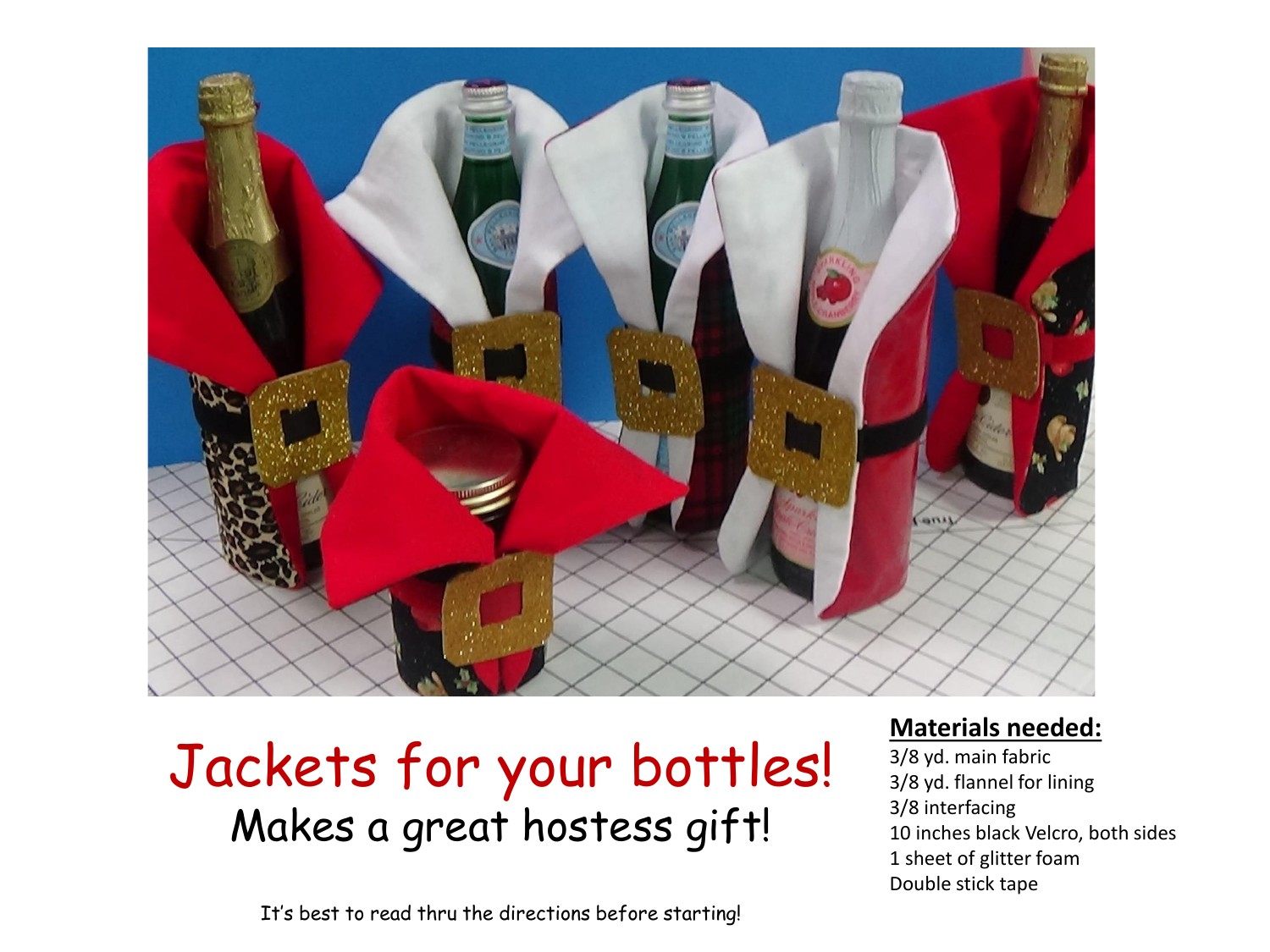

1. Tape the pattern pieces together at the connection triangles and cut out the 5 pattern pieces.



2. Cut 1 layer of the main fabric and 1 layer of the flannel lining. Also cut the strips of Velcro, the longer strip is for the belt, we'll use the soft side and the 2 shorter lengths we'll use the loop side of the Velcro.

Cut 1 buckle out of a glitter foam sheet, it's easiest to trace the pattern on to the back side of the film and then cut.



3. Cut 1 layer of stiff interfacing, (fusible or sew in). If fusible, press it onto the wrong side of flannel lining.



4. Lay jackets right sides together. Interfacing should be on the top (wrong side of the flannel lining).

Mark a ½" seam allowance all around, mark where to leave the opening.



5. Sew  $\frac{1}{2}$  as marked, leaving the area open between the notches as shown, clip the upper corners and make clips where the stitch is curved, this helps it lay smoother when it's turned right side out.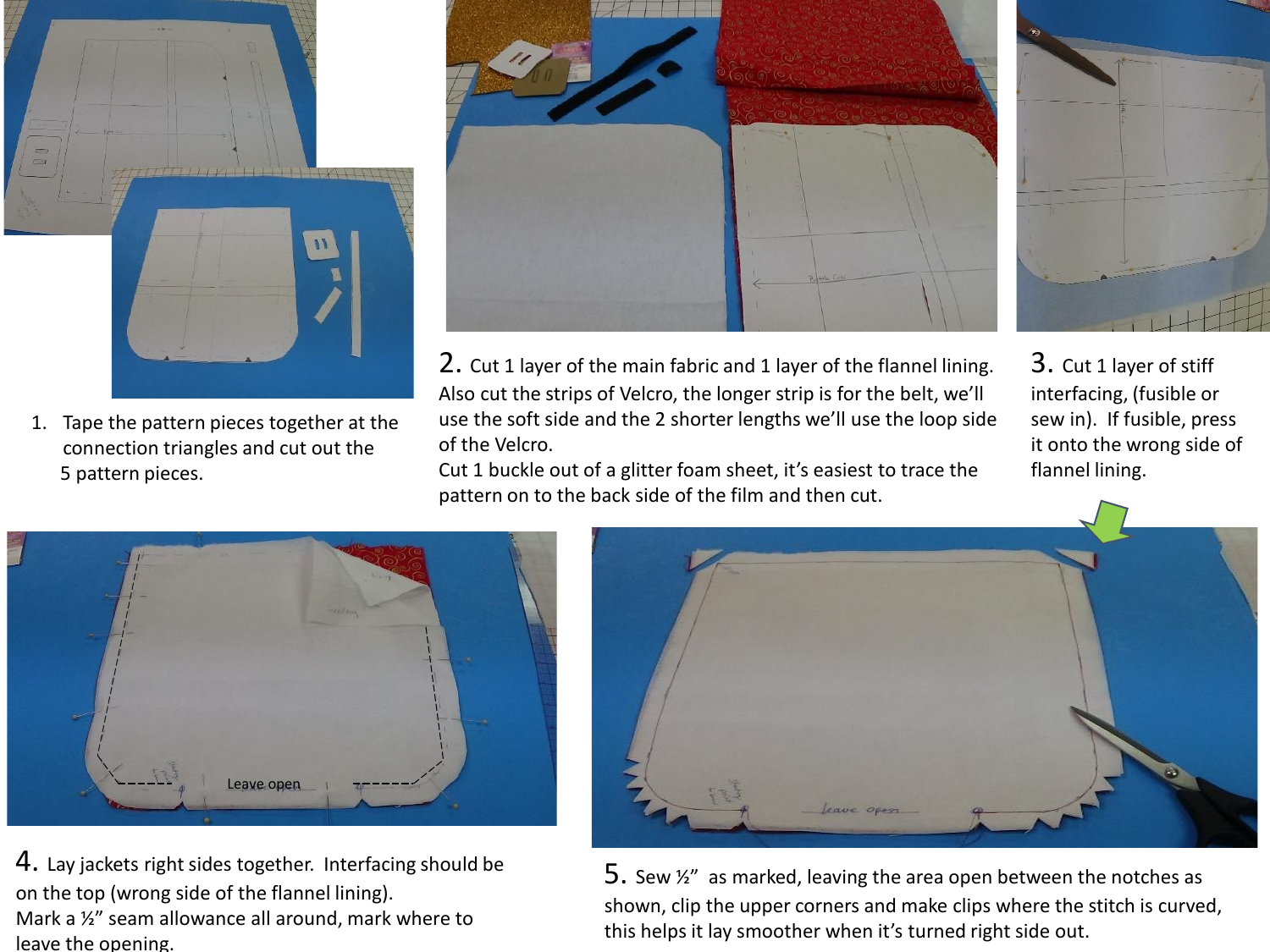

**6.** Turn the jacket right sides out (if you use a sew in interfacing be sure you turn the first 2 layers out and not the interfacing side out).

Hand stitch the opening closed or use a fusing tape to bond it closed.



7. Fold over the edges as shown, most bottles you'll need to turn over about 34 of an inch, best to check the bottle you plan to use, if you're not sure, cut the Velcro tab just a bit longer so it has more space to catch the other side if needed. Make your marks about 4 inches up from the bottom (bottom jacket has the curves).



**8.** Sew the short end of the Velcro tab together as show, loop side faces down on the small tab. The Soft side of the Velcro is facing up to be the belt.



9. Stitch the belt ends over the two folded edges as shown. The tab goes over the folded edge.